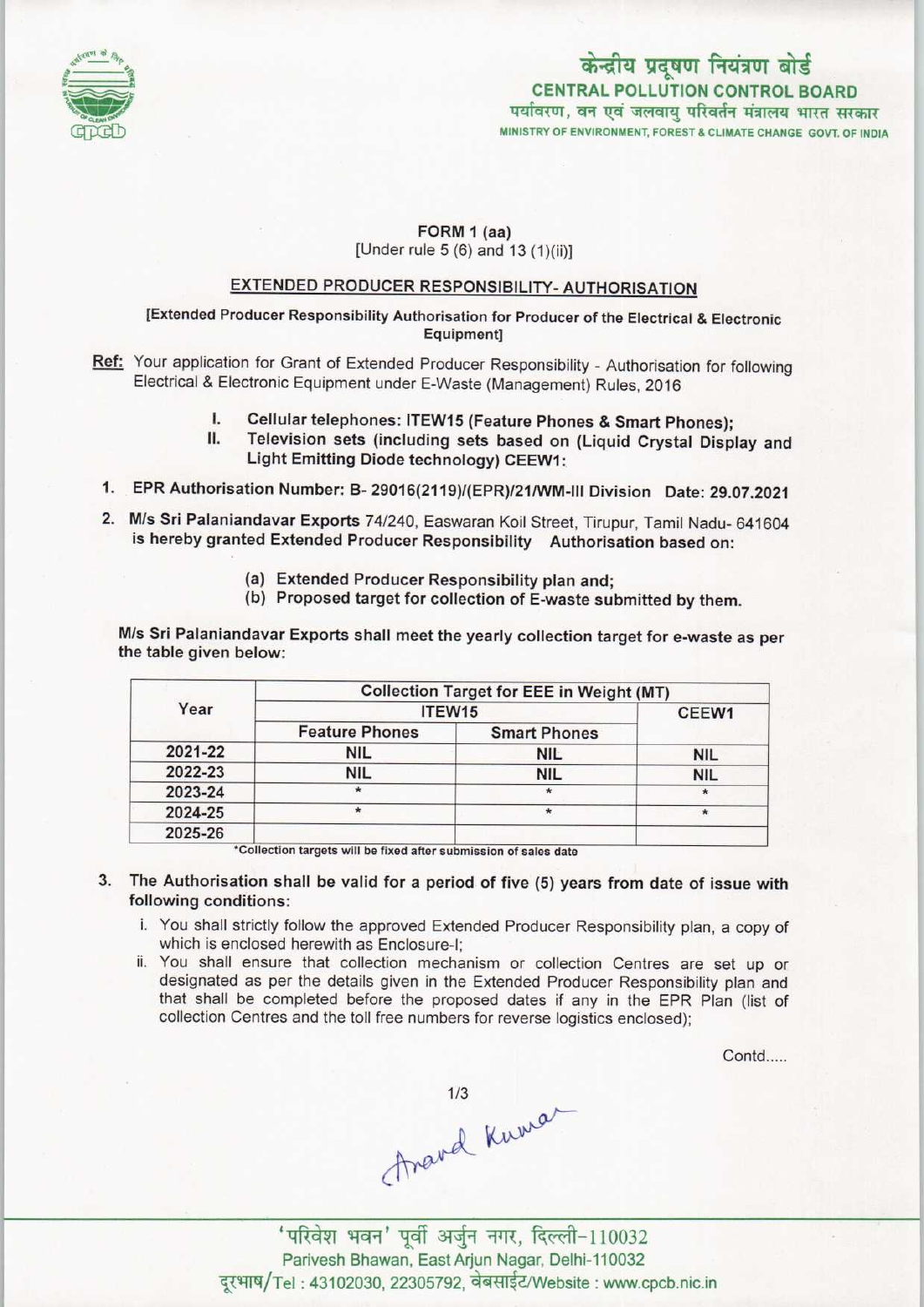

From pre page......

- iii. You shall ensure that all the collected e-waste is channelized to your dismantler/recycler M/s E Waste Solution, Industrial Shed 1.A Industrial Estate Sec-06 Faridabad and records shall be maintained at dismantler/ recycler and your end;
- iv. You shall maintain records, in Form-2 of these Rules, of e-waste and make such records available for scrutiny by Central Pollution Control Board;
- v. You shall file annual returns in Form-3 to the Central Pollution Control Board on or before 30th day of June following the financial year to which that returns relates.

#### vi. General Terms & Conditions of the Authorisation:

- The authorisation shall comply with provisions of the Environment (Protection) Act, 1986 and the E-waste (Management) Rules,2016 made there under;
- b.The authorisation or its renewal shall be produced for inspection at the request of an officer authorised by the Central Pollution Control Board;
- c.Any change in the approved Extended Producer Responsibility plan should be informed to Central Pollution Control Board within 15 days on which decision shall be communicated by Central Pollution Control Board within sixty days;
- d. It is the duty of the authorised person to take prior permission of the Central Pollution Control Board to close down any collection centre/points or any other facility which are part of the EPR plan;
- e.An application for the renewal of authorisation shall be made aslaid down in subrule (vi) of rule of 13(1) the E- Waste (Management) Rules, 2016;
- f. The Board reserves right to cancel/amend/revoke the authorisation at any time as per the policy of the Board or Government.

#### vii. Additional Conditions: -

- a)That the applicant will submit annual sales data along with annual returns;
- b)That the applicant has to ensure that the addresses of collection points provided by them in their EPR Plan are correct and traceable and the collection points/centres are functional;
- c) That the applicant will submit revised application for grant of EPR Authorisation in case of applicant adding/changing PRO or changing its EPR Plan;
- d)That the applicant has to ensure that the e-waste collected at collection centres/points or through Buy-back and DRS mentioned in the application should reach to its authorized dismantler/recycler;

Contd.....

 $2/3$ 

Anewel Knowar